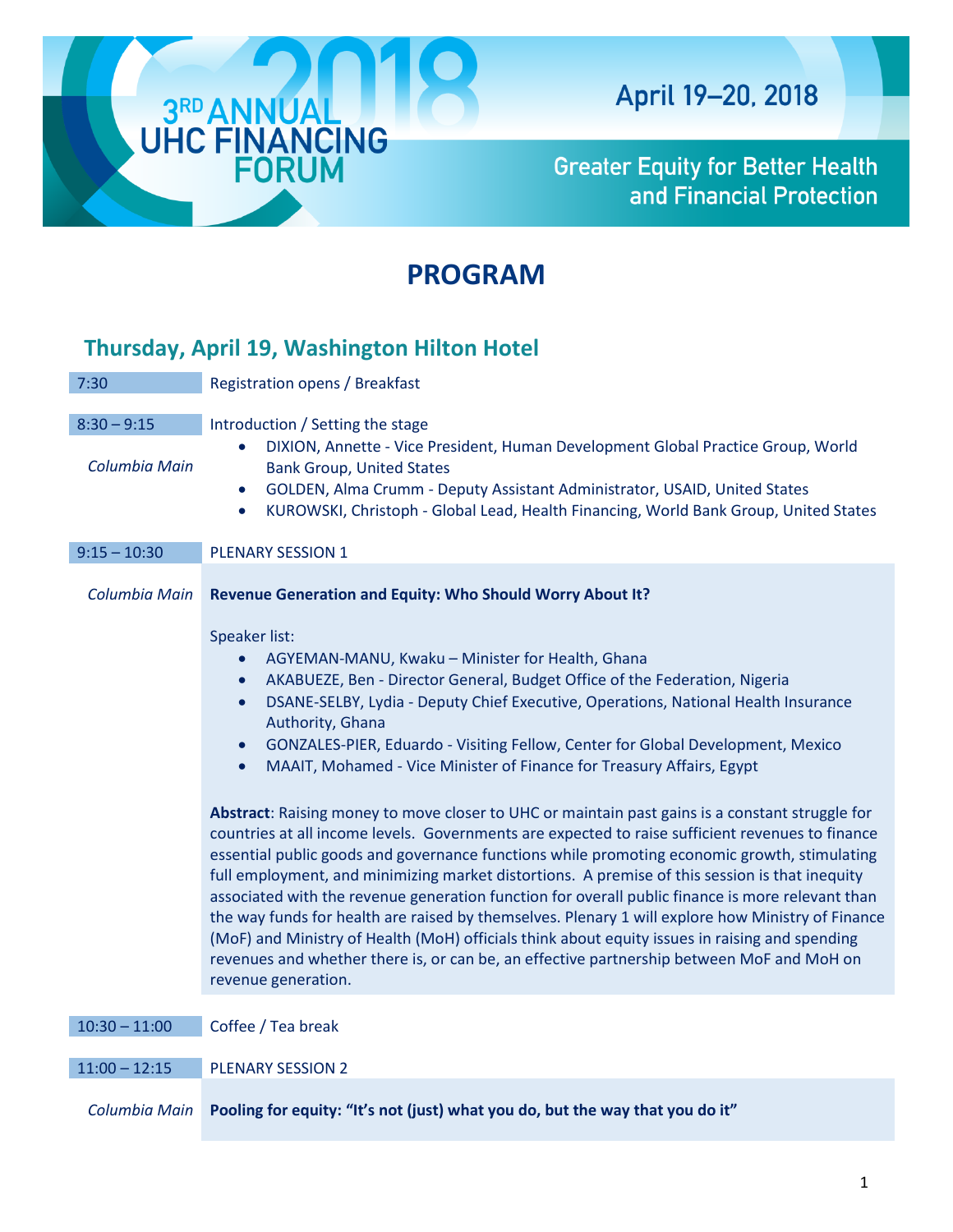# Moderators:

• HANSON, Kara - Professor, London School of Hygiene and Tropical Medicine, United Kingdom

• KUTZIN, Joseph - Coordinator, Health Financing, World Health Organization, Switzerland Speaker list:

- RUBINSTEIN, Adolfo Minister of Health, Argentina
- KARIUKI, Sicily Cabinet Secretary Health, Kenya
- ALLY, Mariam Senior Economist, World Bank Group, Tanzania
- HIDAYAT, Budi Chair, Center for Health Economics and Policy Studies (CHEPS) Faculty of Public Health, Universitas Indonesia, Indonesia

**Abstract**: Pooling arrangements influence equity in the receipt of health services because they establish the potential to redistribute prepaid resources to the care of those with the greatest health needs. Fragmentation of pooling limits the scope for redistribution from a given level of prepaid funds, hindering progress towards the key objectives of universal coverage. The plenary session will focus on these technical and incremental measures to address pool fragmentation or mitigate its consequences to enable effective redistribution.

## 12:15 – 12:45 PLENARY ADDRESS

## **How will we know when we have achieved UHC? A new global database**

• WAGSTAFF, Adam - Research Manager, World Bank Group, United States

| $12:45 - 14:00$ | `Lunch                    |
|-----------------|---------------------------|
| $14:00 - 15:30$ | <b>BREAKOUT SESSION 1</b> |

## *Columbia Main* **a. The promise of explicit priority setting for equity**

#### Moderator:

• GLASSMAN, Amanda - Chief Operating Officer, Senior Fellow, Center for Global Development, United States

## Speakers:

- BOROWITZ, Michael (TBC)
- CHALKIDOU, Kalipso Director of Global Health Policy and Senior Fellow, Center for Global Development, United Kingdom
- GONZALES-PIER, Eduardo Visiting Fellow, Center for Global Development, Mexico
- OTTERSEN, Trygve Executive Director, Norwegian Institute of Public Health, Norway
- TOLLA, Mieraf Taddesse Postdoctoral research fellow, Harvard T.H.Chan School of Public Health, United States
- VERGUET, Stéphane Assistant Professor of Global Health, Harvard T.H. Chan School of Public Health, United States

**Abstract:** This session will explore how explicit priority setting can best promote equity and financial risk protection. We will discuss the process and criteria for priority setting, the design of benefit packages, and the use of Extended Cost-Effectiveness Analysis (ECEA) and insights from the Disease Control Priorities, 3rd edition (DCP3) project.

# *Columbia 3-4* **b. Providing health care to refugee populations: How to pay the bill?**

## Moderator:

• RAFEH, Nadwa - Senior Health Specialist, World Bank Group, United States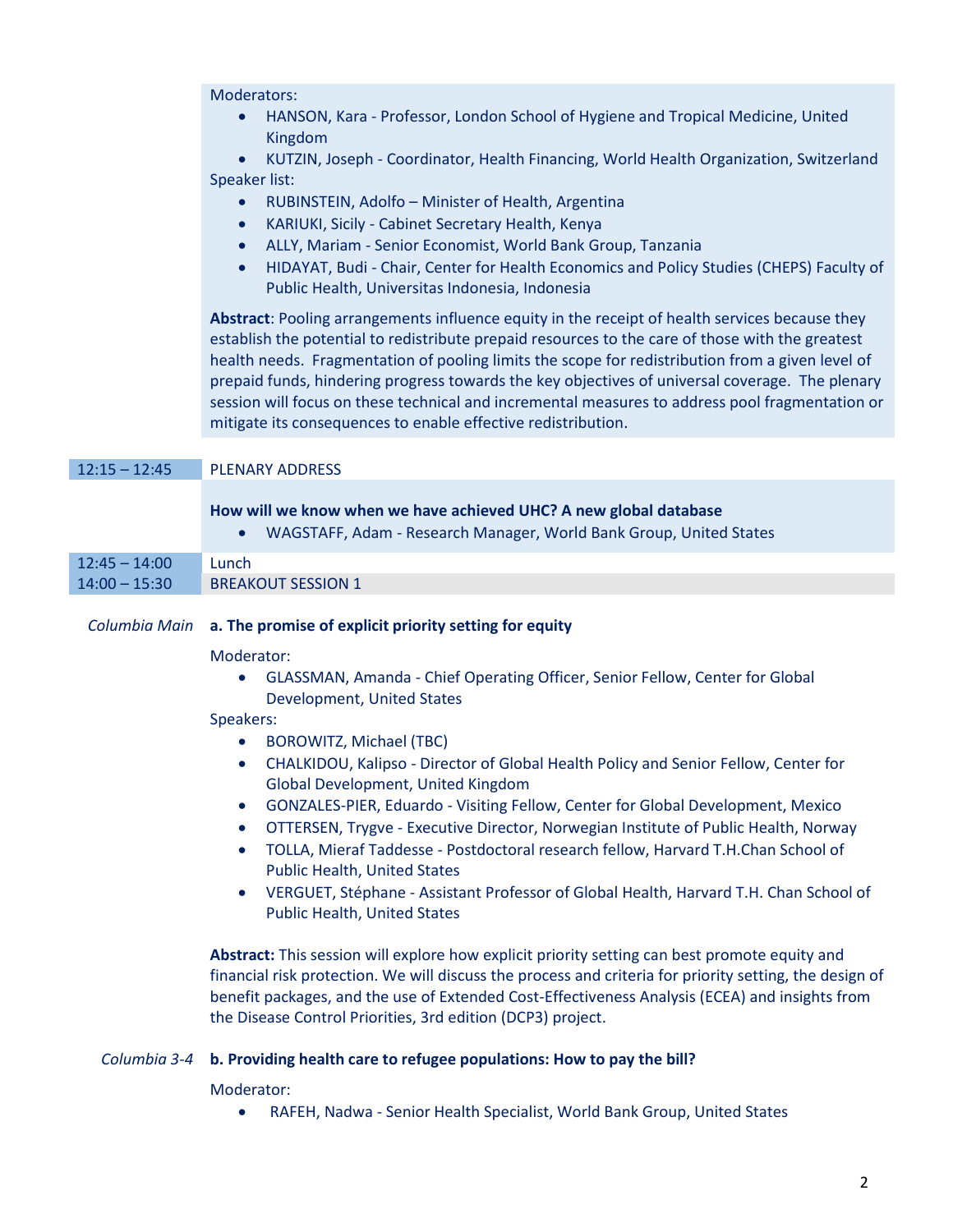Panelists:

- HAMADEH, Randa Head of Primary Health Care, Ministry of Public Health, Lebanon
- JACKSON, Nancy Deputy Assistant Secretary, Department of State, Bureau of Population, Refugees, and Migration, United States
- NIKOLIC, Irina A. Senior Health Specialist, World Bank Group, United States
- SPIEGEL, Paul Director, Center for Humanitarian Health, Johns Hopkins University, United States
- SAYED, Haneen Program Leader, Middle East and North Africa Region, World Bank Group, United States

# Concluding Remarks

• RAFEH, Nadwa - Senior Health Specialist, World Bank Group, United States

**Abstract:** There are over 22 million refugees globally. Conflicts are increasing, and existing ones are becoming more protracted. The current way refugee emergencies are funded is not sustainable. Through a lightning round presentation and an interactive discussion with panelists from donor country, hosting country, development agency and academia. This session will synthesize experiences and challenges in financing and delivering healthcare to refugees, and explore innovative financing options to providing quality, equitable, and sustainable health coverage for refugees.

# *Columbia 9-10* **c. Novel approaches to including equity on health financing in Indonesia**

## Moderator

• HARIMURTI, Pandu - Senior Health Specialist, World Bank Group, Indonesia Panelists:

- HIDAYAT, Budi Chair, Center for Health Economics and Policy Studies (CHEPS) Faculty of Public Health, Universitas Indonesia, Indonesia
- KALSUM, Komaryani Director of Health Financing and Health Insurance, Ministry of Health, Indonesia
- SRI RATNA SUDEWI, Ni Made Deputy Director, BPJS Kesehatan, Indonesia
- THABRANY, Hasbullah Chairman, Indonesian Health Economics Association (InaHEA), Indonesia

**Abstract:** This session presents: (1) architecture of centralized healthcare financing functions applied in the national health insurance approach of Indonesia (JKN) by highlighting equity and political dilemmas in a decentralized country, (2) JKN impact assessment on equity, and connects such results into (3) policy refinements and (4) implementations. A fish-bowl discussion to incorporate audience's perspectives will be followed, including succinctly remarks with recommendations to inform, monitor and evaluate UHC, especially on the impact on equity.

# *Columbia 11-12* **d. Achieving good health for all through purchasing: practical tools for countries by countries of the Joint Learning Network for UHC**

## Moderator:

• BINTI MOHAMAD NOH, Kamaliah - Associate Professor, Cyberjaya University College of Medical Sciences, Malaysia

Panelists:

- NGUYEN, Khanh Phuong Head of Health Financing, Health Strategy and Policy Institute, Vietnam
- MOHAMED, Omar Ahmed Omar Project Manager for Transforming Health Systems for Universal Care Project, Ministry of Health Kenya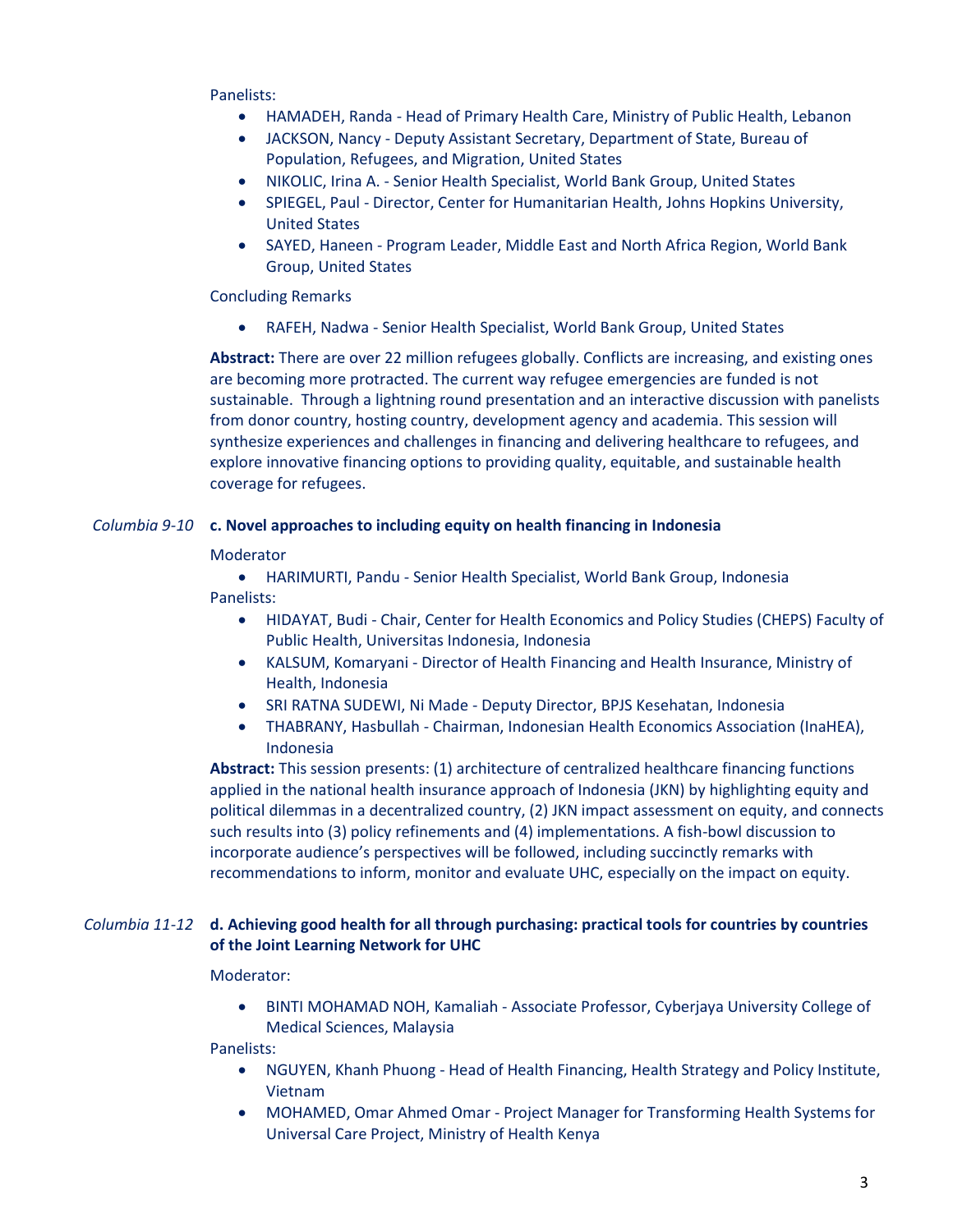• TSILAAJAV, Tsolmongerel - Steering Group Member, Joint Learning Network, Mongolia

**Abstract**: Joint Learning Network for Universal Health Coverage country practitioners from Malaysia, Mongolia, and Vietnam will discuss the importance of getting the "what to purchase, from whom, and how to pay" questions right for PHC services. Presenters will share codeveloped tools and knowledge products for addressing PHC benefit package design, private sector engagement, and financing and payment, and provide a forum for participants to meet with country mentors who can advise on use of the tools.

15:30 – 16:00 Coffee/Tea Break

## 16:00 – 17:30 BREAKOUT SESSION 2

## *Columbia Main* **a. Discussions on universal pooling in the Americas**

Chair:

• PRIETO, Lorena – Consultant, Pan American Health Organization, Peru

Moderator:

• PAGANO, Juan Pablo - Consultant, Pan American Health Organization, Uruguay

Panelists:

- ROBERTS, Robin Chairman of the Board of Directors of the National Health Insurance Authority (NHIA), The Bahamas
- SEINFELD, Janice ̶ Commissioner of Social Protection Commission, Peru
- VEGA, Luis ̶ Technical Secretary of the High Level Commission for the Transformation of the Public Health System of the Ministry of Health, Panama

## Discussant:

• CID, Camilo – Regional Advisor, Health Economics and Financing, Pan American Health **Organization** 

**Abstract**: Panelists from four countries in the Americas discuss the main challenges, enabling factors, and expected outcomes of establishing of a national health fund to ensure universal health access in a context of segmented health systems. Key questions include: Why the need for reform? Why a single fund? What is/are the focus of discussions? What are the challenges and enabling factors? What are the expected results in equity and financial protection?

# *Columbia 3-4* **b. A bitter pill: addressing health commodity purchasing as a driver of inefficiency and inequality**

Moderator:

- CHALKIDOU, Kalipso Director of Global Health Policy and Senior Fellow, Center for Global Development, United Kingdom
- GLASSMAN, Amanda Chief Operating Officer, Senior Fellow, Center for Global Development, United States

Panelists:

- BITRAN, Ricardo President, Bitran y Asociados, Chile
- KAHVECI, Rabia Chair, Health Technology Assessment Unit, Ankara Numune Training and Research Hospital, Turkey
- KRUBINER, Carleigh Research Scholar and Project Director, Johns Hopkins University, United States
- SYLING, Paolo Policy Fellow, Department of Health, Philippines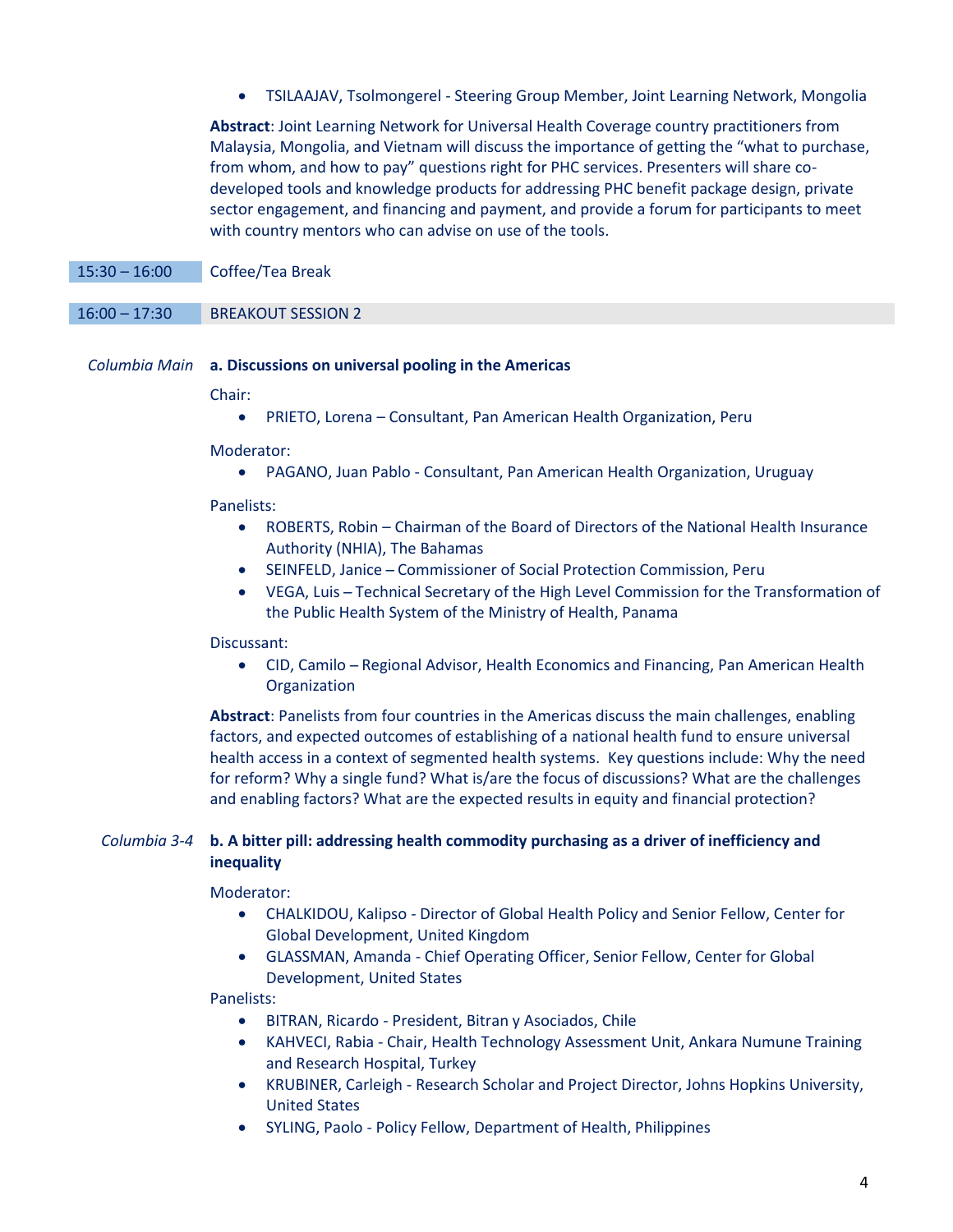**Abstract**: This session will challenge participants to consider health commodity procurement as a core element of equitable and universal health coverage. It will feature new data on the state of health commodity markets in LMICs; a discussion of the ethical and equity-related dimensions of pharmaceutical purchasing; and a panel discussion with country spotlights on Chile, Turkey, and the Philippines.

# *Columbia 9-10* **c. What you can't measure, you can't change: Data analytics to support equity, what's new?**

Moderator:

• DUTTA, Arin - Senior Economist/Technical Director, Palladium, United States

Presenters:

- MAGAR, Veronica Team Leader, Gender, Equity and Human Rights team, World Health Organization, Switzerland
- QAMRUDDIN, Jumana Senior Health Specialist, World Bank Group, United States
- TEPLITSKAYA, Lyubov Teplitskaya, Health Financing Associate, Palladium, United States

## Discussants:

- MUCHIRI, Stephen Country Director, East Africa and Kenya, Health Policy Plus Project, United States
- MUSAU, Stephen Abt Associates, United States
- THABRANY, Hasbullah Chairman, Indonesian Health Economics Association (InaHEA), Indonesia

**Abstract**: Measurement of equity is an important challenge. We can ask if equity is achieved in the outcomes of current arrangements that allocate public health spending, affect financial protection, and promote utilization of health services among the poor. Measurement should also lead to action. How can low- and middle-income countries know that changes to health financing arrangements are having pro-equity effects? Do the available measurement methods help answer questions policymakers ask, in a way that incentivizes policy change? In this session, participants will hear of different tools and methods that can be adapted for use, and the differing policy questions they can help answer.

# *Columbia 11-12* **d. (Un)intentional institutionalization of out-of-pocket payments: What to do when provider payment arrangements undermine equity objectives?**

## Moderator:

- BREDENKAMP, Caryn Senior Economist, World Bank Group, United States
- DMYTRACZENKO, Tania Program Leader, World Bank Group, United States

Panelists:

- CASHIN, Cheryl Managing Director, Results for Development, United States
- KUTZIN Joseph Coordinator, Health Financing, World Health Organization, Switzerland
- LANGENBRUNNER, Jack Senior Officer, Bill & Melinda Gates Foundation, United States
- OTOO, Nathaniel Executive Director, Strategic Purchasing Africa Resource Center, Ghana
- YIP, Winnie Professor of the Practice of International Health Policy and Economics, [Department of Global Health and Population,](https://www.hsph.harvard.edu/global-health-and-population/) T.H. Chan School of Public Health, Harvard University, United States

**Abstract**: While expanding insurance coverage should increase financial protection, provider payment policies often undermine this goal through incentivizing provider and patient behavior that encourages out-of-pocket spending. Examples include inadequate co-payment policies,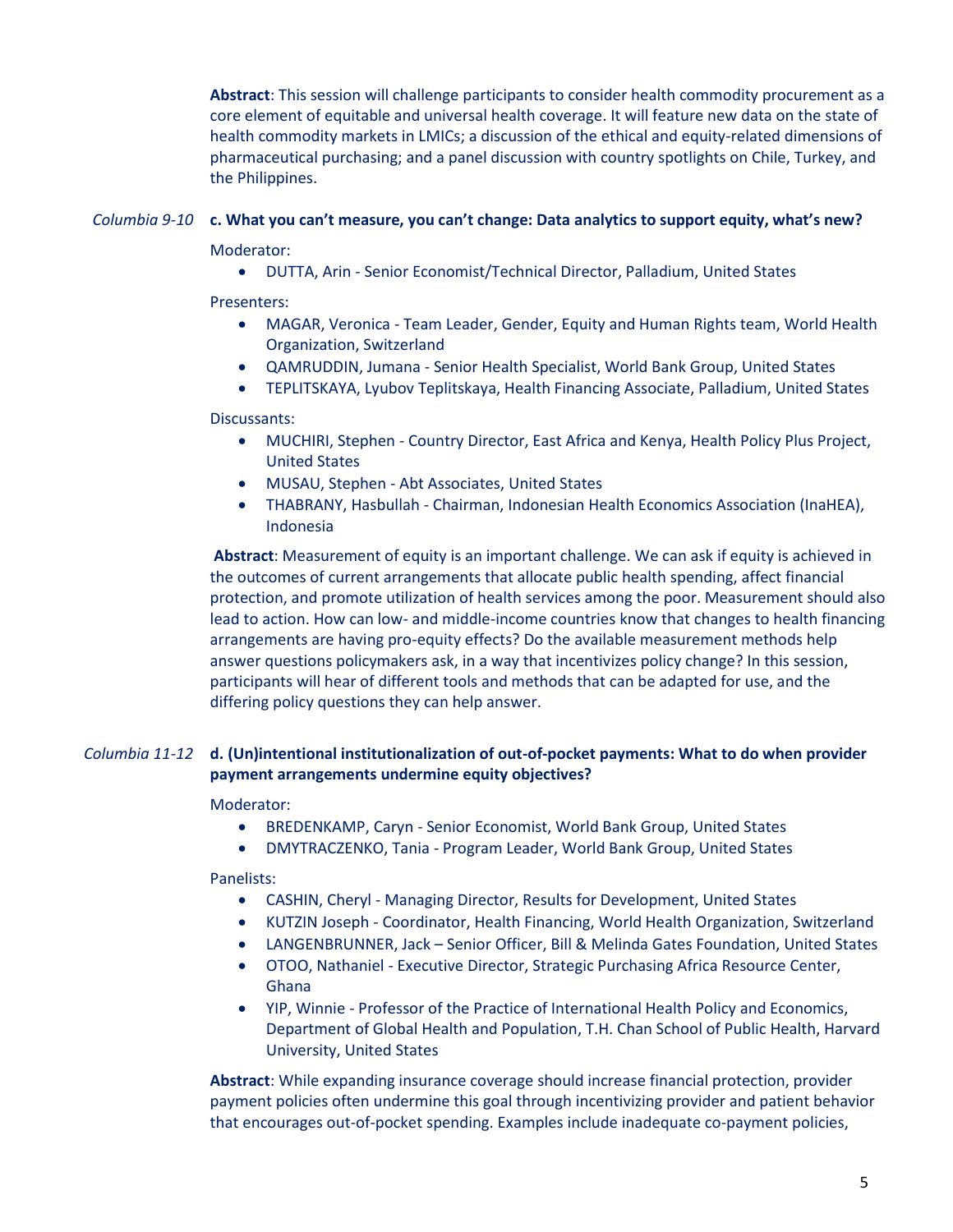uncontrolled excess billing, failure to clearly define benefits packages and payment rules, inadequate remuneration of providers, and weak regulation of private care. In this session, policy experts and practitioners will shed light on why – unintentionally, but sometimes intentionally – provider payment policy can institutionalize high levels of out-of-pocket payment.

# *Columbia 2* **e. Is Performance-based Financing Equity Enhancing? Evidence from World Bank Impact Evaluations**

Moderator:

• VAN DE POEL, Ellen – Health Economist, World Bank Group, United States

Panelists:

- DE WALQUE, Damien Senior Economist, World Bank Group, United States
- MAFAUNE, Patron Provincial Medical Director Manicaland Province, Zimbabwe
- MESSEN, Bruno Professor of Health Economics, Institute of Tropical Medicine, United **States**
- NDIFORCHU, Victor National PBF Coordinator, Ministry of Health, Cameroon

**Abstract:** Whether or not PBF improves coverage or health for poor families is ultimately an empirical question. PBF schemes are not necessarily designed to improve equity; rather, they are designed to elicit more efficient procurement and improved effort from service providers. By analyzing data from a set of recent impact evaluations from the World Bank's Health Results Innovation Trust Fund portfolio, the panel presents new results to understand whether PBF schemes tend to be equity enhancing, equity neutral or leave the poor behind. Panelists put these findings in context of global trends and individual countries' experiences.

17:30 – 19:00 *Columbia West* **Reception**

6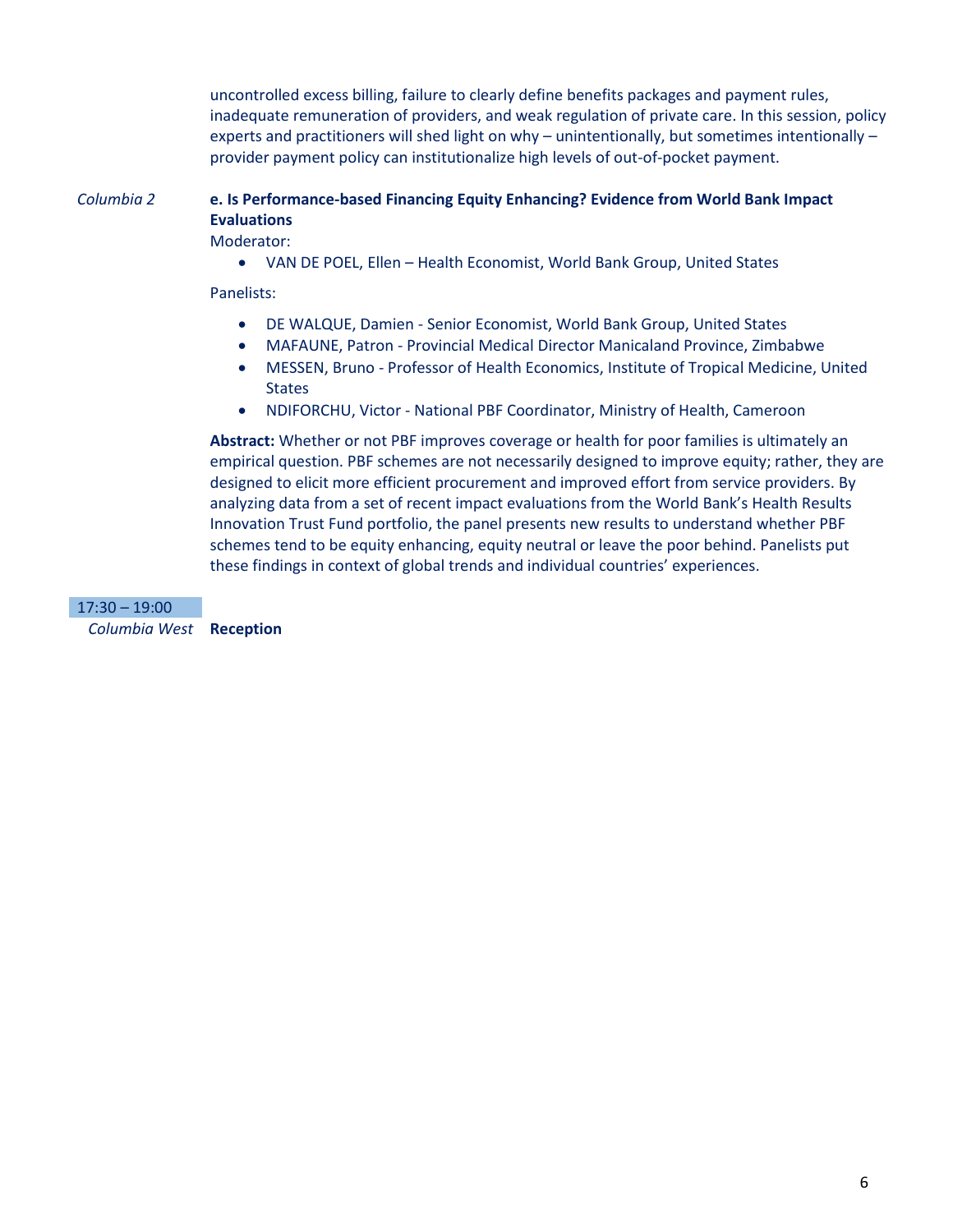# **Friday, April 20, 2018, Washington Hilton Hotel**

|                                | Friday, April 20, 2018, Washington Hilton Hotel                                                                                                                                                                                                                                                                                                                                                                                                                                                                                                                                                                                                                                                                                                                                                                                                                                                                                                         |
|--------------------------------|---------------------------------------------------------------------------------------------------------------------------------------------------------------------------------------------------------------------------------------------------------------------------------------------------------------------------------------------------------------------------------------------------------------------------------------------------------------------------------------------------------------------------------------------------------------------------------------------------------------------------------------------------------------------------------------------------------------------------------------------------------------------------------------------------------------------------------------------------------------------------------------------------------------------------------------------------------|
| $7:30 - 8:30$                  | <b>Breakfast</b>                                                                                                                                                                                                                                                                                                                                                                                                                                                                                                                                                                                                                                                                                                                                                                                                                                                                                                                                        |
| $8:30 - 9:45$<br>Columbia Main | <b>PLENARY SESSION 3</b><br>Why is it so hard to get resources to the frontline?<br>Moderator:<br>GLASSMAN, Amanda - Chief Operating Officer, Senior Fellow, Center for Global<br>$\bullet$<br>Development, United States<br>VAN DE POEL, Ellen - Health Economist, World Bank Group, United States<br>$\bullet$<br>Speaker list:<br>ADEWOLE, Isaac - Minister of Health, Federal Ministry of Health, Nigeria<br>$\bullet$<br>DAFF, Bocar Mamadou - Director General, Agence Couverture Maladie Universelle<br>$\bullet$<br>(ACMU), Senegal<br>GITAHI, Githinji - Chief Executive Officer, Amref Health Africa<br>$\bullet$<br>HAGOS, Amir Aman - State Minister, Operations, Ethiopia<br>$\bullet$<br>ROTICH, Henry - Cabinet Secretary for National Treasury, Government of Kenya<br>$\bullet$<br>SAXENA, Alok - Joint Secretary, Ministry of Health & Family Welfare, Government of<br>$\bullet$<br>India                                            |
|                                | Abstract: Abstract: In many low-middle income countries, secondary and tertiary care take up a<br>considerable part of the health budget while primary care tends to be under-resourced. Such<br>spending patterns lead to important inequities in health care financing, with the poorest<br>households only having access to the least-funded level of the health system. Moving resources<br>to the frontlines features high on the policy agenda in many countries. Defining a basic benefits<br>package and ensuring political will to deliver it are important, but not sufficient, conditions as<br>frontline services are often weak at attracting resources. This session starts from the premise<br>that many governments are committed, but experience bottlenecks, to spending more on<br>frontline services. A panel of government representatives will present experiences with how they<br>have gone about addressing these bottlenecks. |
| $9:45 - 10:30$                 | <b>KEYNOTE ADDRESS</b>                                                                                                                                                                                                                                                                                                                                                                                                                                                                                                                                                                                                                                                                                                                                                                                                                                                                                                                                  |
| Columbia Main                  | Equity in UHC: How to follow the money<br>SEN, Gita - Distinguished Professor and Director, Ramalingaswami Centre on Equity and<br>Social Determinants of Health, Public Health Foundation of India                                                                                                                                                                                                                                                                                                                                                                                                                                                                                                                                                                                                                                                                                                                                                     |
| $10:30 - 11:00$                | Coffee/Tea break                                                                                                                                                                                                                                                                                                                                                                                                                                                                                                                                                                                                                                                                                                                                                                                                                                                                                                                                        |
| $11:00 - 12:30$                | <b>BREAKOUT SESSION 3</b>                                                                                                                                                                                                                                                                                                                                                                                                                                                                                                                                                                                                                                                                                                                                                                                                                                                                                                                               |
| Columbia Main                  | a. With rising inequality and concentration of wealth, are we looking in the right places to<br>finance UHC?                                                                                                                                                                                                                                                                                                                                                                                                                                                                                                                                                                                                                                                                                                                                                                                                                                            |
|                                | Moderator:<br>RIVALAN, Bruno - Deputy Director, Global Health Advocates, France<br>Panelists:<br>AGYEMAN-MANU, Kwaku - Minister of Health, Ghana<br>BONILLA-CHACIN, Maria Eugenia - Lead Economist, World Bankg Group, United States<br>$\bullet$                                                                                                                                                                                                                                                                                                                                                                                                                                                                                                                                                                                                                                                                                                       |

• DAFF, Bocar Mamadou – Director General, Agence Couverture Maladie Universelle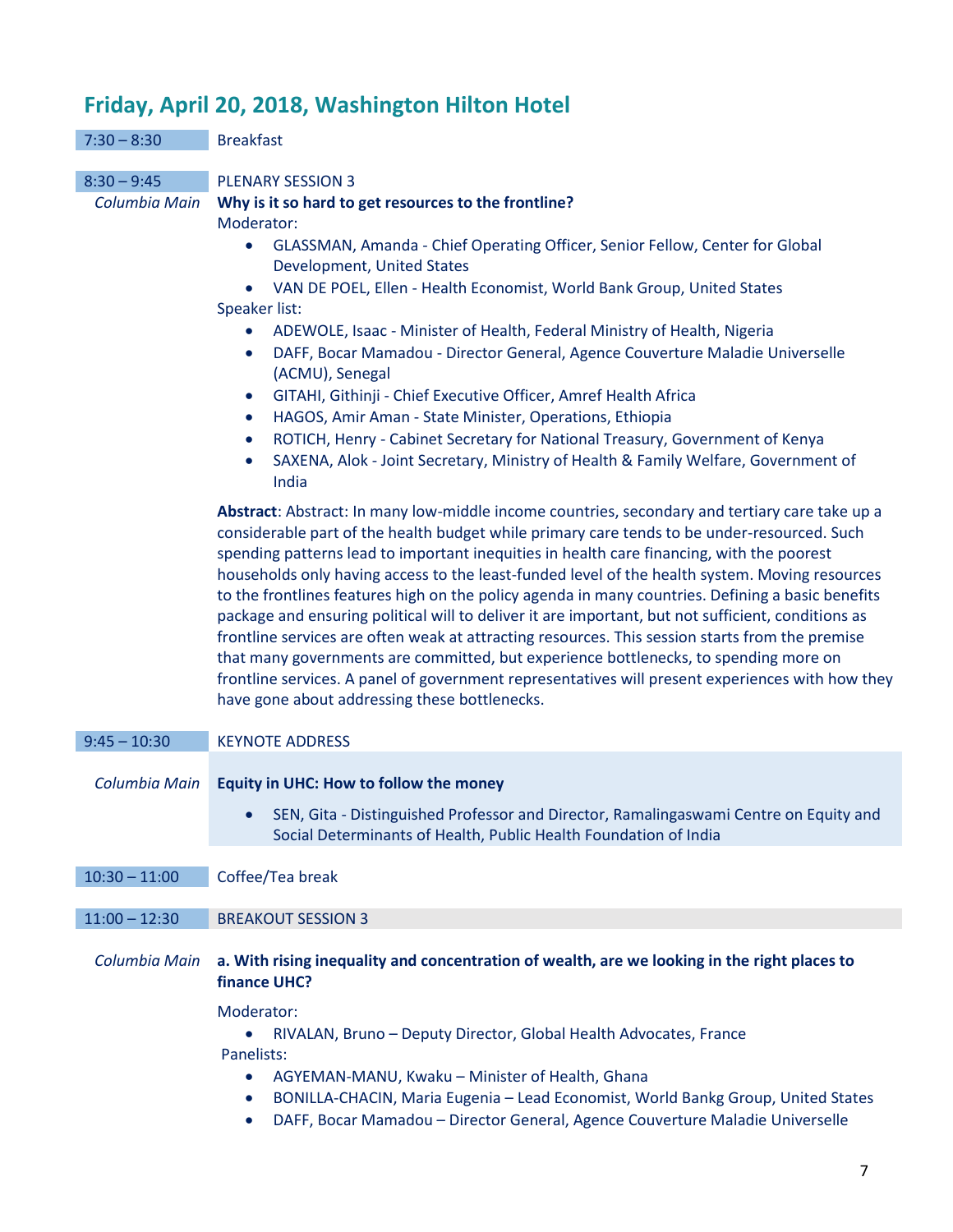(ACMU), Senegal

• DZINKAMBANI, Lusungu – Governance Program Manager, Oxfam, Malawi

Discussant:

• PHILIPS, Mit – Health Policy Advisor, Medicins Sans Frontièeres, Belgium

**Abstract**: There is global agreement that out-of- pocket payments for health punish the poorest and must be cut, but are the commonly proposed solutions for financing UHC working and do they put enough emphasis on ensuring the wealthiest shoulder their fair share of the financing burden to ensure all can access health care free at the point of use? This session will explore these questions through the perspectives of country experiences including Malawi, Ghana and Senegal.

# *Columbia 3-4* **b. Equitable health financing and the law**

## Moderator:

• STONE, Lesley - Senior Advisor, Global Health, Office of US Foreign Assistance Resources, US Department of State, United States

Panelists:

- CLARKE, David Health Systems Advisor Law and Governance, World Health Organization, Switzerland
- NYAMAO, Juliet Scholar and Attorney, LLM Candidate, Georgetown University Law Center, United States
- PUTRI, Asih Member of NSSC, National Sosial Security Council (NSSC), Indonesia
- TSILAAJAV, Tsolmongerel Steering Group Member, Joint Learning Network, Mongolia

**Abstract**: The law plays an important role in determining how health financing is generated, pooled, and allocated. This panel will explore how the legal environment impacts UHC, especially in enhancing equity in financing for services and limiting exclusion.

## *Columbia 9-10* **c. Getting resources to the frontline II: What is private sector's role?**

Moderator:

• LEWIS, Maureen - CEO, Aceso Global, United States

Panelists:

- GUILFORD, Matthew Co-Founder and Chief Growth Officer Telenor Health, Bangladesh
- KAGIA, Ruth Senior Adviser to the President, Government of Kenya, Kenya
- THABRANY, Hasbullah Chairman, Indonesian Health Economics Association (InaHEA), Indonesia
- NANDAKUMAR, Allyala Chief Economist, US Department of States, OGAC, United States

**Abstract**: Building on the plenary session on Getting Resources to the Frontline, this session acknowledges that the private sector is a critical actor in delivering health care services to consumers. With a focus on serving the needs of the poor and vulnerable, the discussion will facilitate exchange on the merits and demerits of working through the private sector with an aim to highlight implications for policy formulation.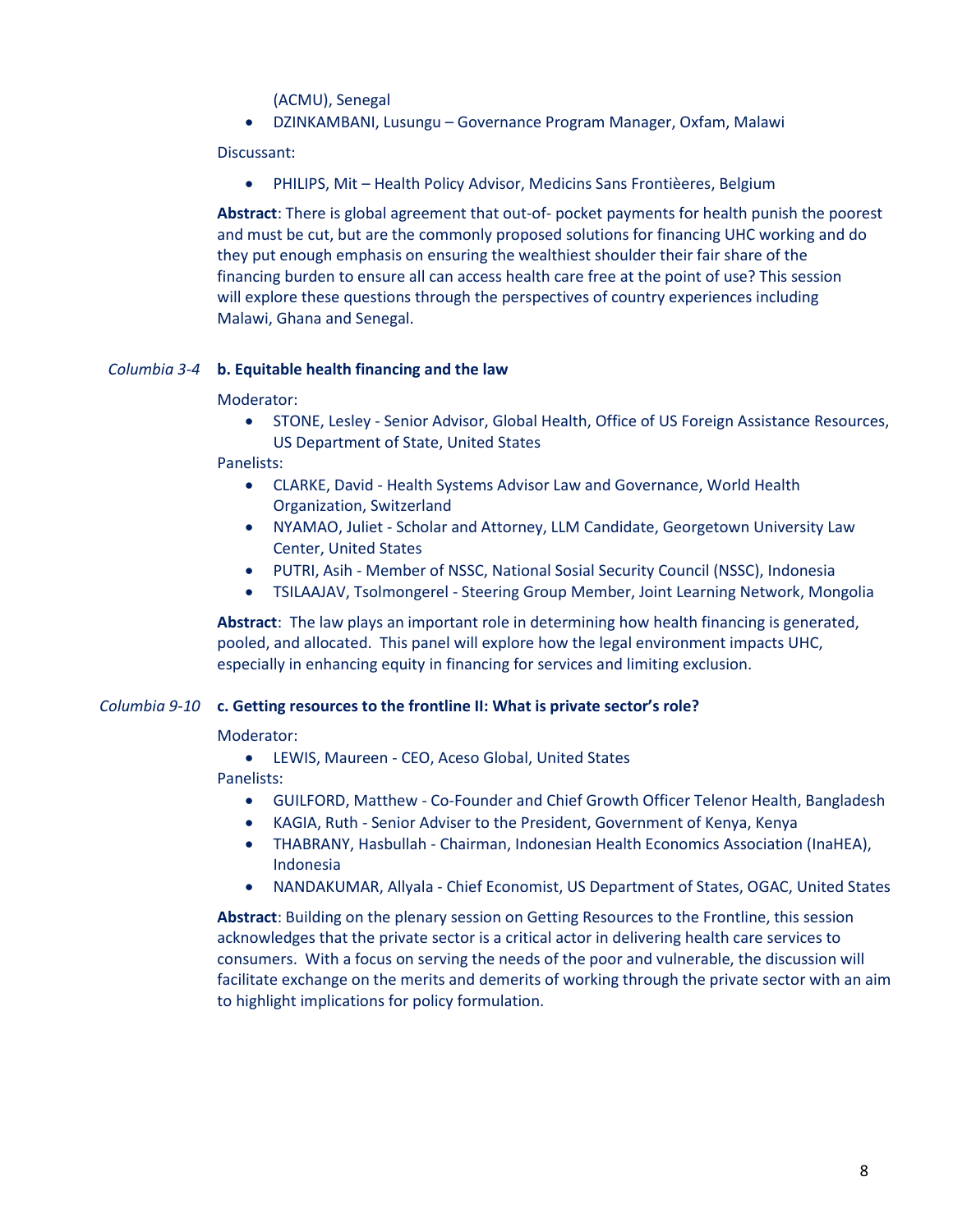# *Columbia 11-12* **d. Immunization as a trailblazer towards UHC: using health financing policy levers to achieve equitable immunization outcomes**

# Moderator:

- BRENZEL, Logan Senior Program Officer, Bill and Melinda Gates Foundation, United **States**
- ALKENBRACK, Sarah Senior Health Economist, World Bank Group, United States Panelists:
	- MARTINEZ-VALLE, Adolfo Martinez Director General, Ministry of Health, Mexico
	- NDIFORCHU, Victor National PBF Coordinator, Ministry of Health, Cameroon
	- SOUVANNACHOUMKHAM, Soulivath Deputy Director General of Department of Budget, Ministry of Finance, Lao People's Democratic Republic (PDR)

**Abstract**: Strong immunization programs can make a positive contribution to the UHC agenda by providing a platform for increasing service coverage of other health interventions, and by reducing medical impoverishment. This session focuses on resource allocation and purchasing and discusses why specific policy levers on the supply-side and demand-side are critical for building strong immunization and UHC systems. The session will cover Cameroon's performancebased financing scheme; Mexico's conditional cash transfer program; and Lao PDR's experience with the health financing transition.

# 12:30 – 13:30 Lunch

# 13:30 – 14:45 PLENARY SESSION 4

# *Columbia Main* **Accountable to whom? Health financing structures and the enhancement of equity**

# Moderators:

- STEIGER, William R. Chief of Staff, USAID, United States
- BRINKERHOFF, Derick W. Distinguished Fellow in International Public Management, RTI International, United States

# Panelists:

- EBIMARO, Sampson Deputy Director, Ministry of Budget and National Planning, Nigeria
- KOVTONIUK, Pavlo Deputy Minister of Health, Ukraine
- HINES, Gwen Executive Director, Global Programs, Save the Children, United Kingdom
- SALGUERO, Carmen Coordinator, FUNDESA, Guatemala

**Abstract**: Ensuring that health financing functions are accountable to the people they serve, particularly to poor and vulnerable populations, is vital to ensuring equity in the UHC context. While equity is inherent in the achievement of UHC, the pathway is not necessarily pro-equity due to the plurality of actors and interests involved, and complex power dynamics. Plenary 4 will explore the roles of governments and citizens through civil society. This includes discussions on participatory budgeting, enhancing transparency, and other measures that promote accountability and equity in health financing systems.

# 14:45 – 15:15 **Technical summary and wrap-up**

- *Columbia Main* EVANS Timothy G. Senior Director, Health, Nutrition and Population Global Practice, World Bank Group, United States
	- HANSON, Kara Professor, London School of Hygiene and Tropical Medicine, United Kingdom